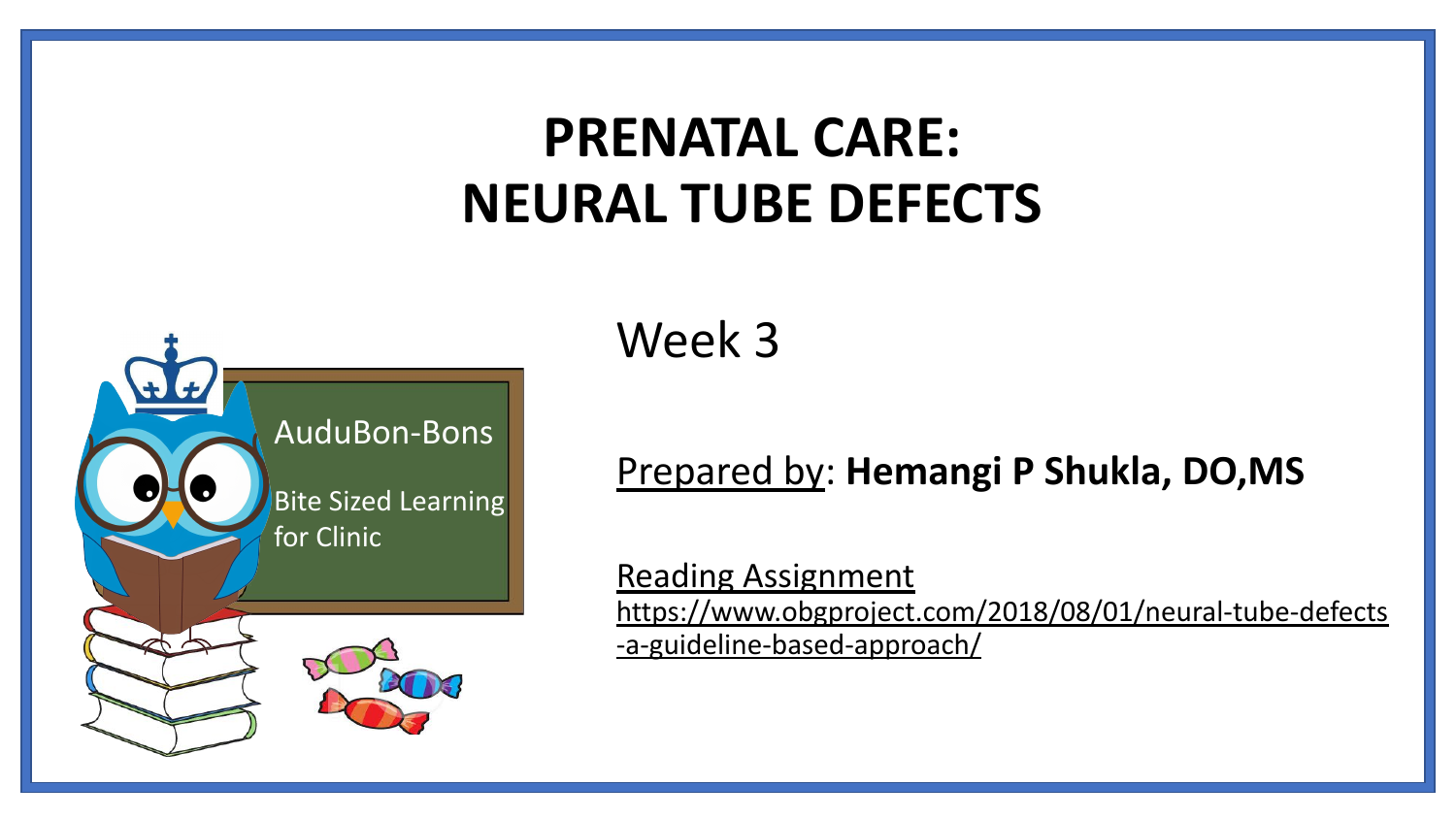# LEARNING OBJECTIVES

- Review the different types of neural tube defects and their etiology and pathophysiology
- Be able to identify the methods for screening and diagnosis of NTDs
- Be comfortable initiating a conversation with patients about NTDs and how to make preventive recommendations based on risk stratification
- Be comfortable making an antenatal plan for patients with a fetus diagnosed with an NTD

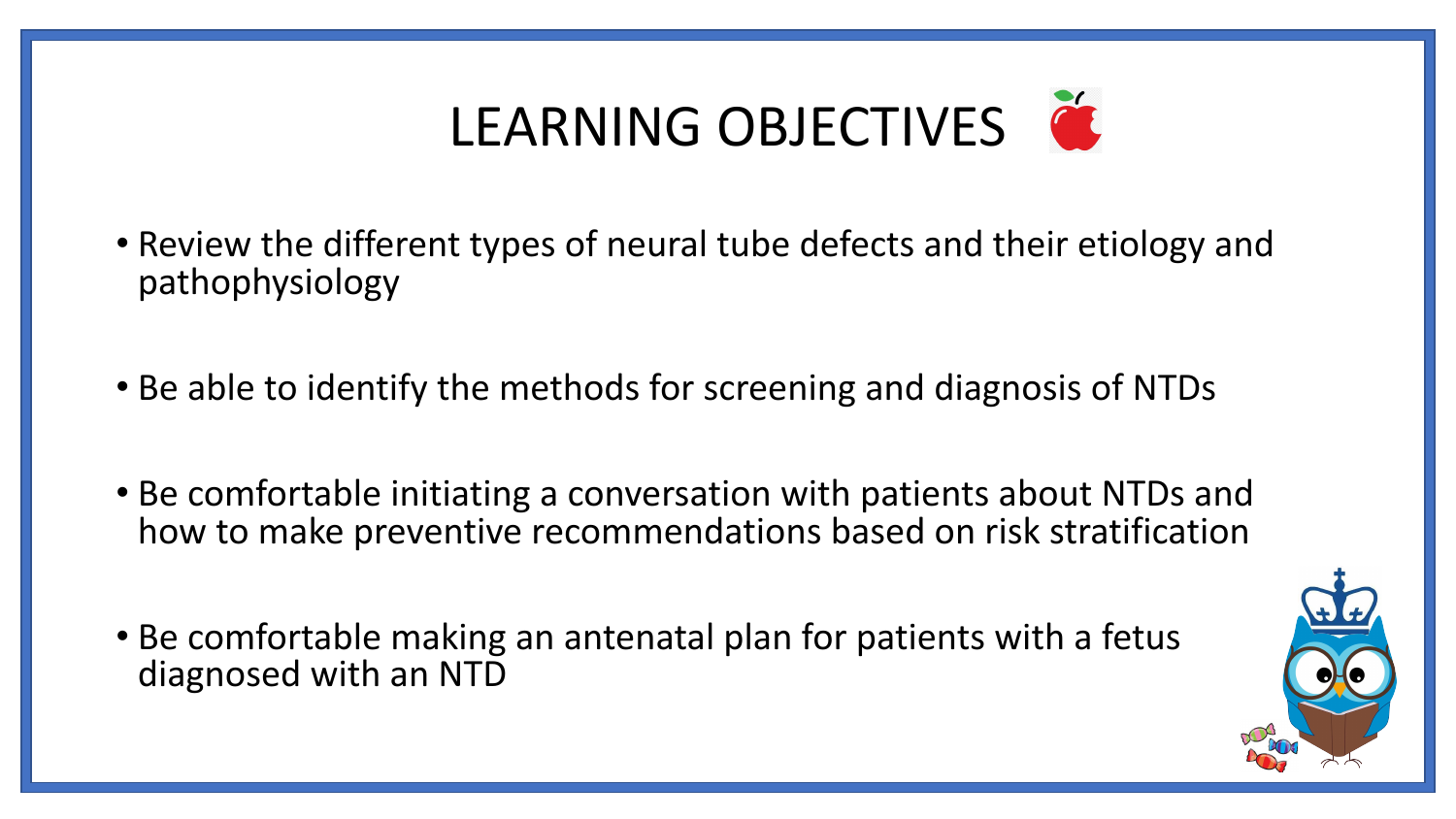## CASE VIGNETTE

- Ms. A. Ma is a 32yo G2P0010 woman at 13 weeks EGA who presents to clinic for her second prenatal visit. She is doing well and has no complaints. This is a planned pregnancy and they are very excited.
- You have just finished reviewing the lab results from her initial visit, which were all normal. She wants to discuss what kind of testing can be done to make sure the baby has no spinal cord abnormalities

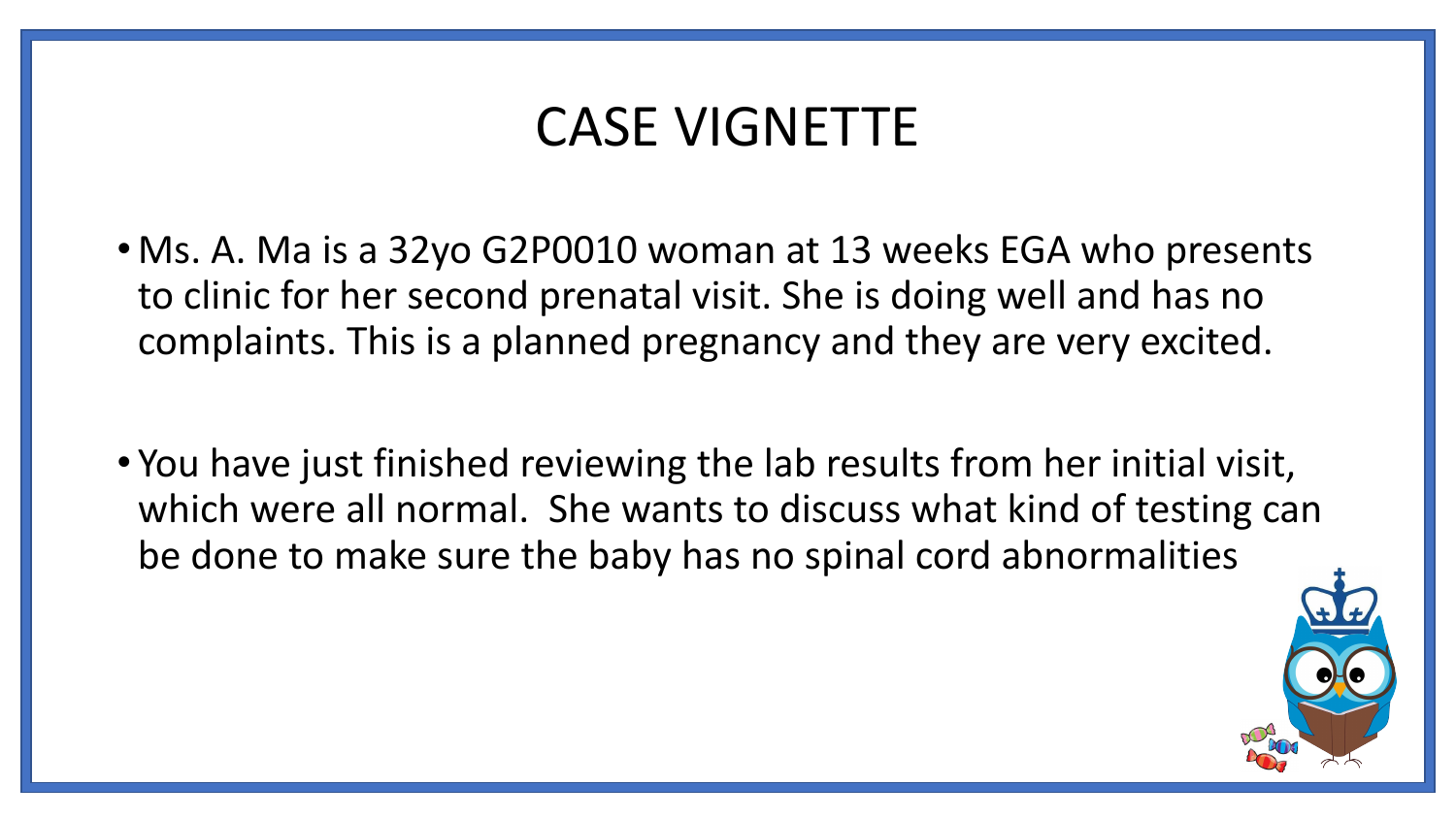## FOCUSED HISTORY

### **What elements of the patient's history are most relevant?**

- **• POB: 1 TOP at 19 weeks due to anencephaly**
- **• PGYN:** Regular menses No STI/cysts/fibroids No abnormal paps
- **• PMH:** Denies
- **• PSH:** Denies
- **• Meds:** PNV
- **• All:** NKDA
- **• Soc:** Denies toxic habits; works as a teacher; lives with her husband
- **• FHx: No genetic abnormalities; FOB has no family members with genetic abnormalities**

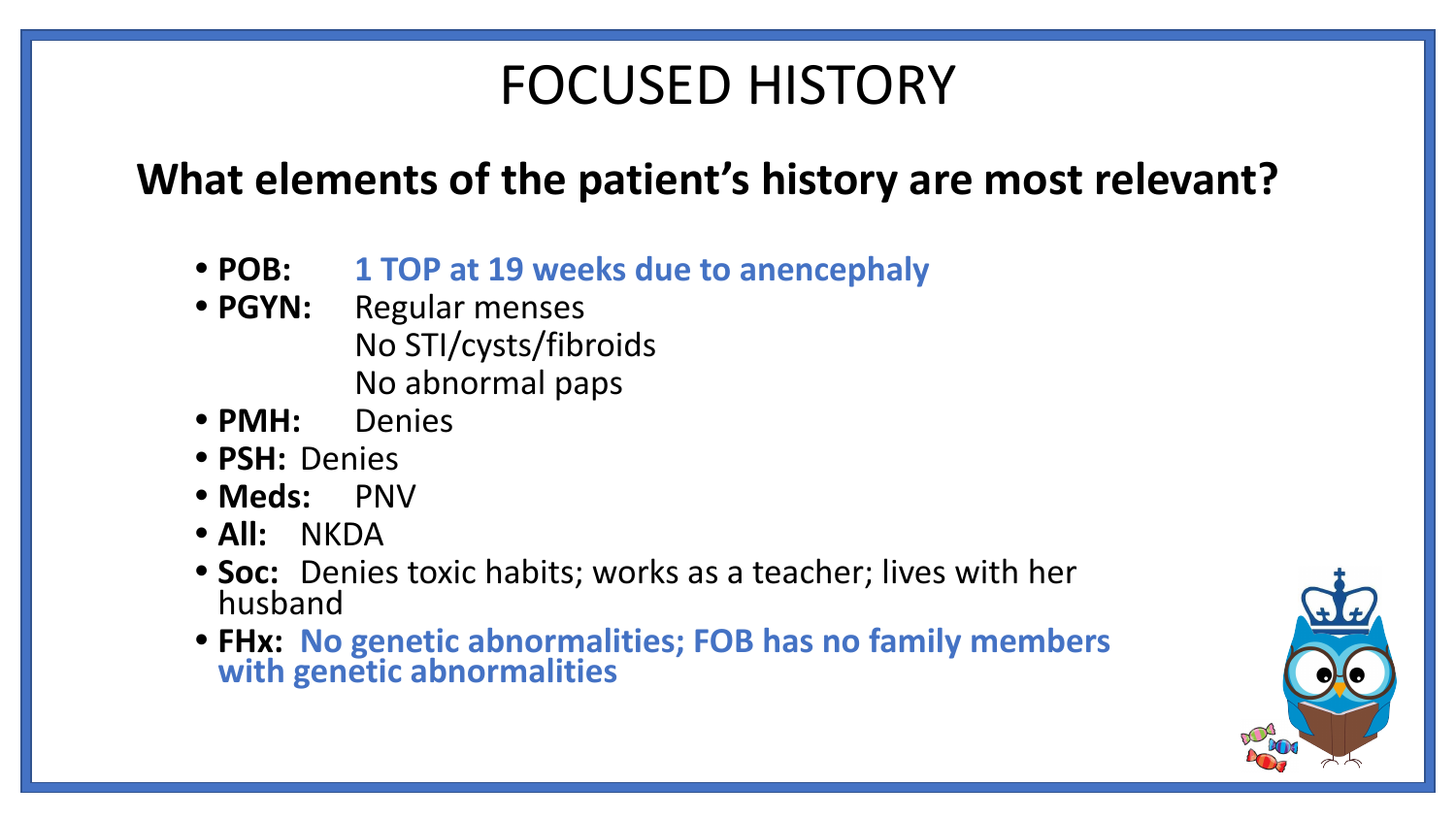## PERTINENT PHYSICAL EXAM FINDINGS

### **What elements of the patient's physical exam are most relevant?**

- **• P:** 80 **BP:** 116/70 **Wgt:** 60kg **Hgt:** 160cm **BMI: 23.4**
- **• Abd:** Soft, NT/ND
- **• FHR:** 145
- **• Ext:** NT b/l

#### **What will be pertinent in her prenatal labs?**

**• Normal First Trimester Screen**

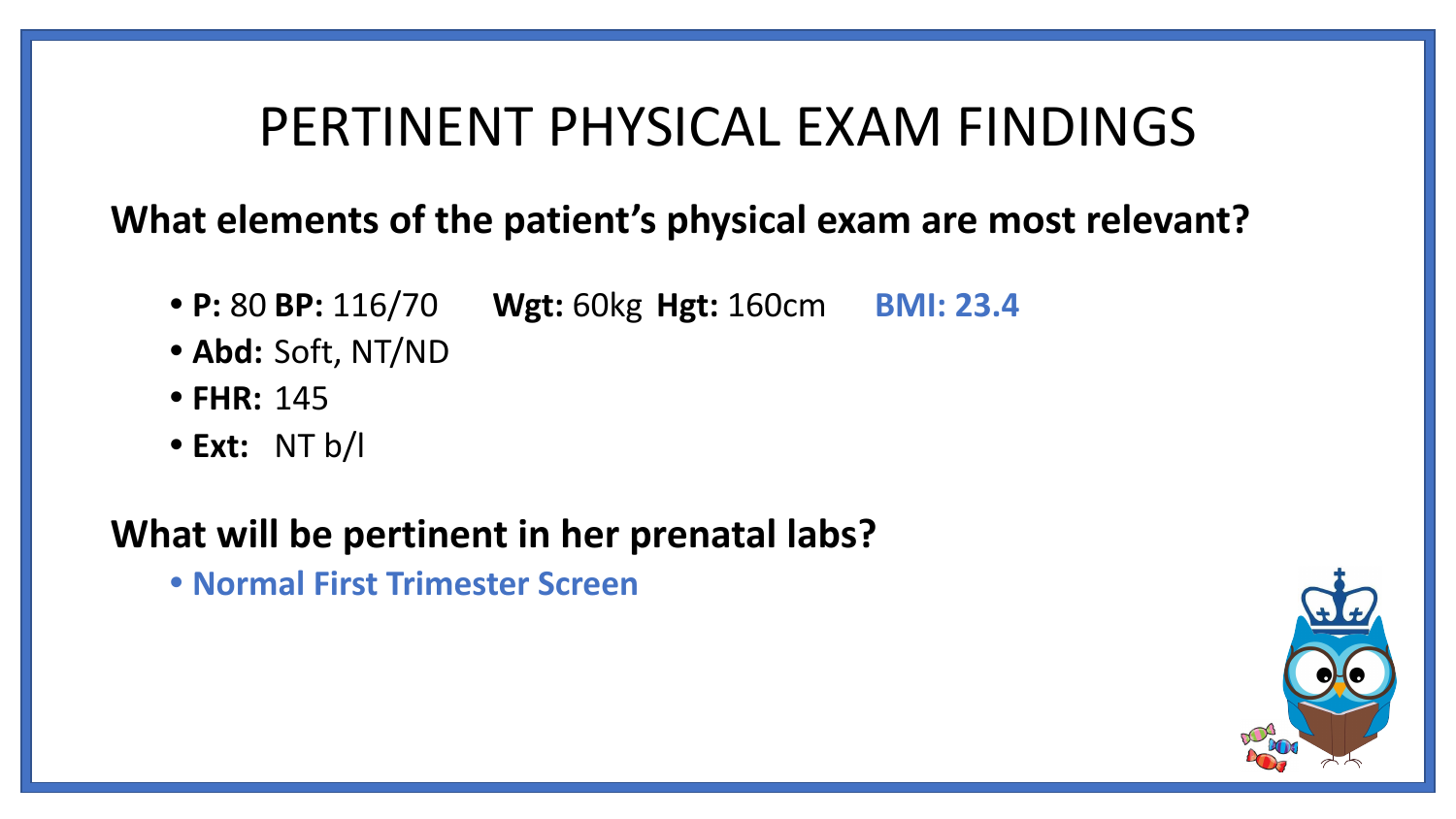## PATHOPHYSIOLOGY

**What developmental process when compromised, results in NTDs?**

- The neural tube commences closure at the cervical region and extends in both cranial and caudal directions
- Failure of this closure at any point results in different NTDs

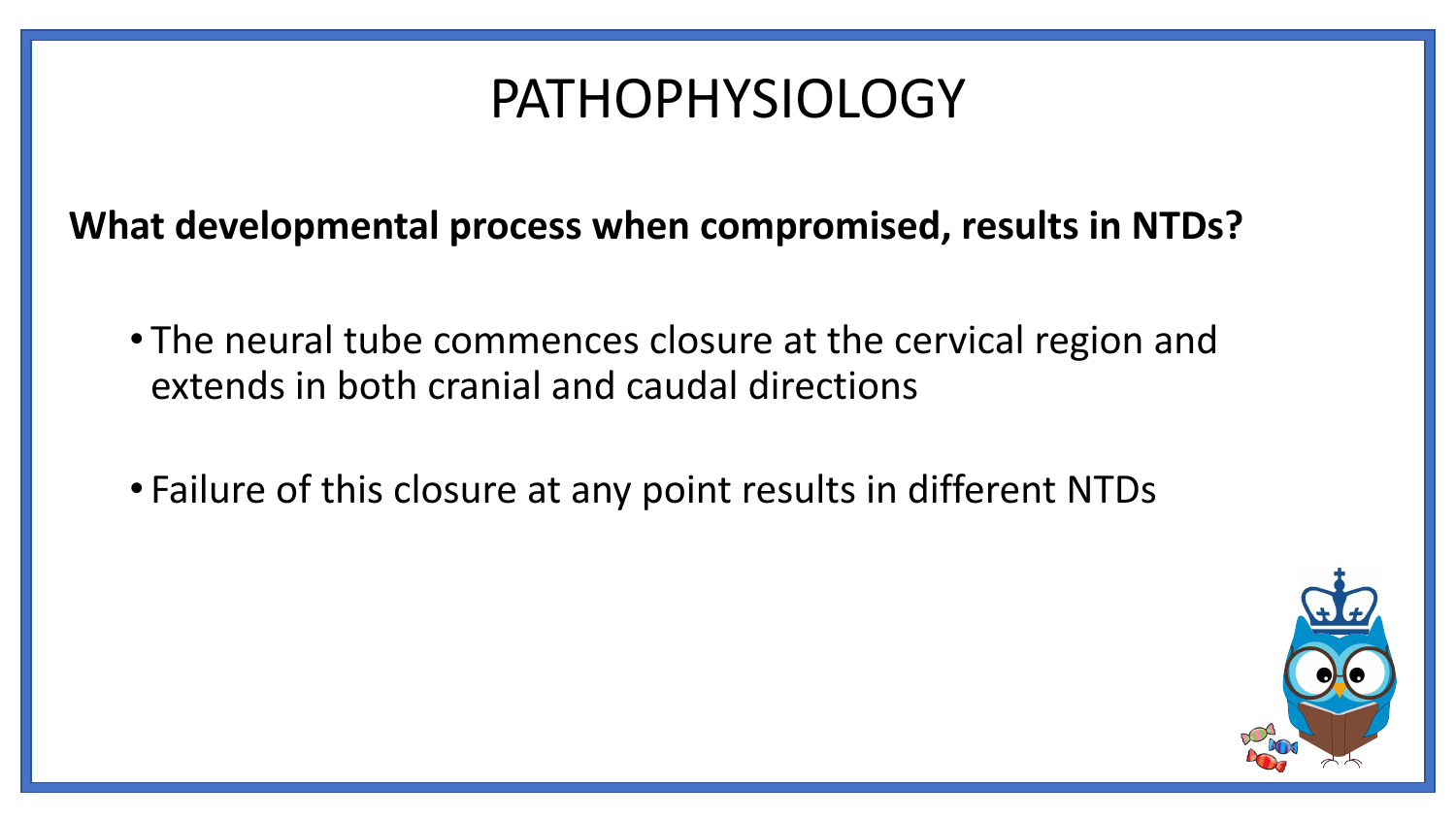# TYPES of NEURAL TUBE DEFECTS

- •What structures are impacted by NTDs?
	- Brain
	- Spinal cord
	- Meninges
	- Vertebra

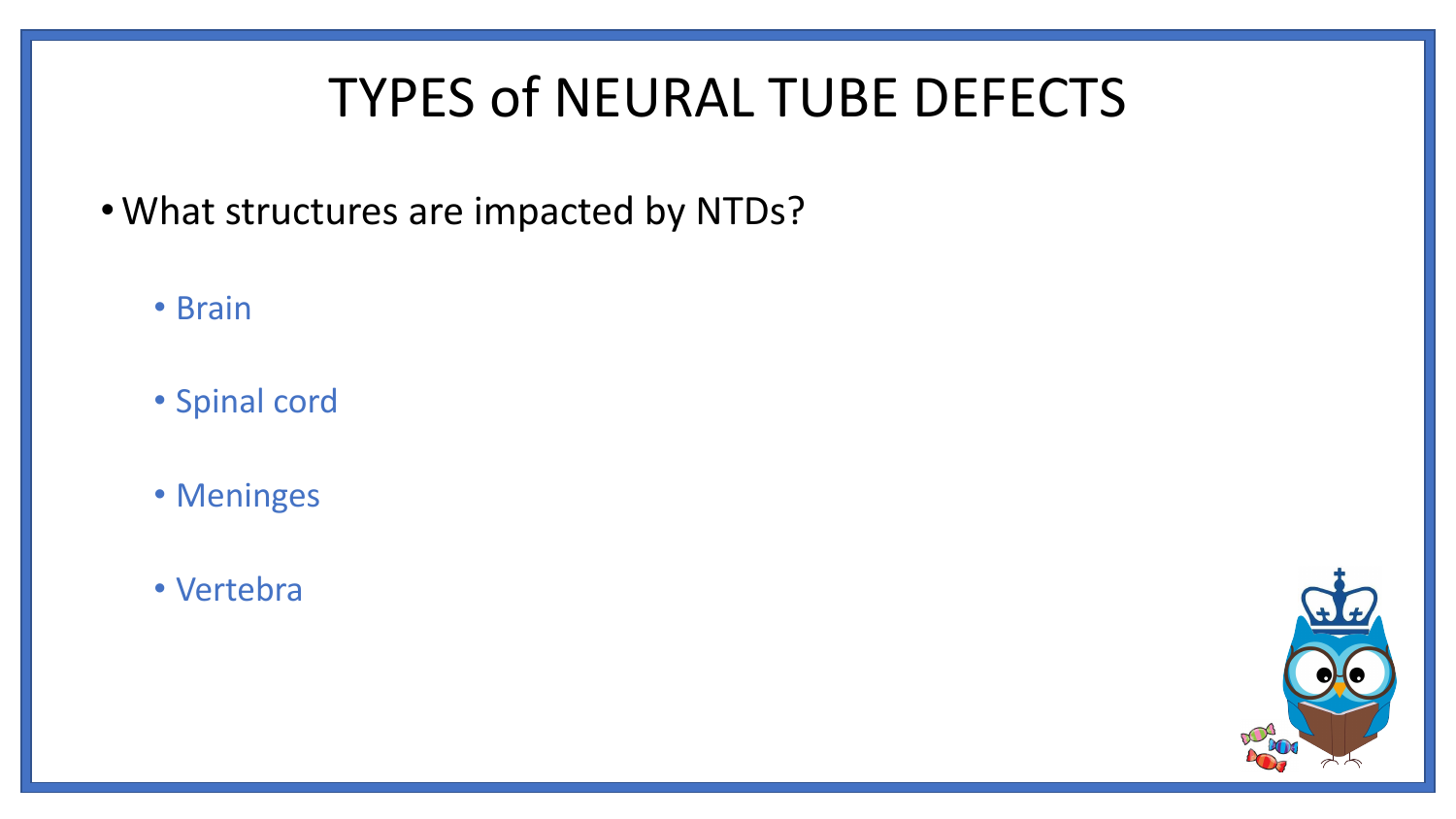# TYPES of NEURAL TUBE DEFECTS

• What are examples of NTDs involving the structures below?

**• Brain** Anencephaly Absence of all/part of brain/skull/skin Encephalocele Failure of complete skull formation Exencephaly **- Failure of scalp/skull formation** 

#### **• Spinal cord & Meninges**

Spina bifida  $\overline{\phantom{a}}$  Exposed spinal cord and/or meninges

Meningocele Exposed meninges

Myelomeningocele Exposed meninges and neural tissue Craniorachischisis

&

#### **• Vertebra**

Abnormal brain tissue

Iniencephaly

extreme retroflexed cervical and upper thoracic spine



Holorachischisis Exposed spinal cord in entirety

Craniorachischisis - Anencephaly + open NTD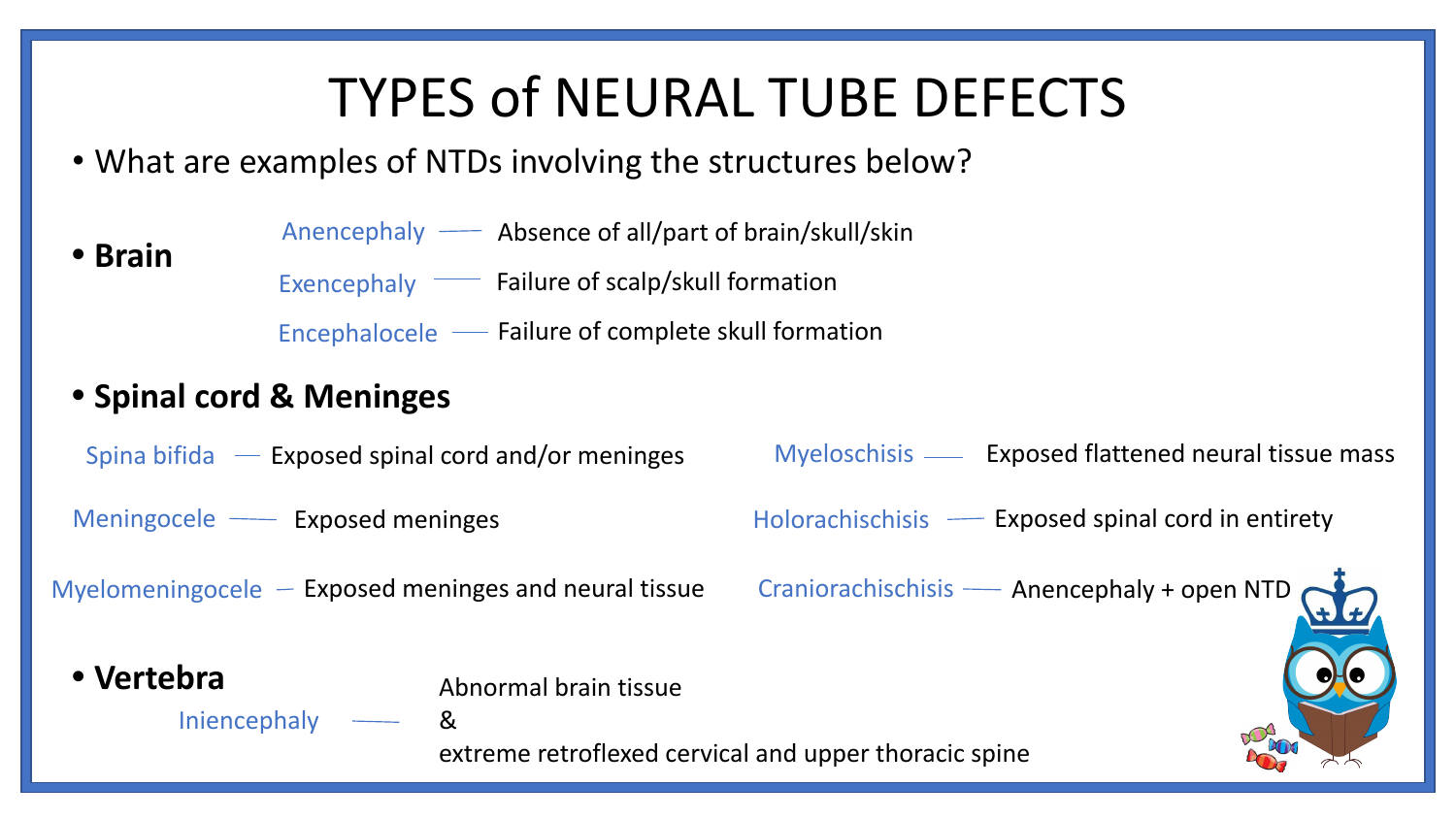## CLINICAL SEQUELAE

•What are important clinical features to consider when discussing the impact of NTDs in the following areas?

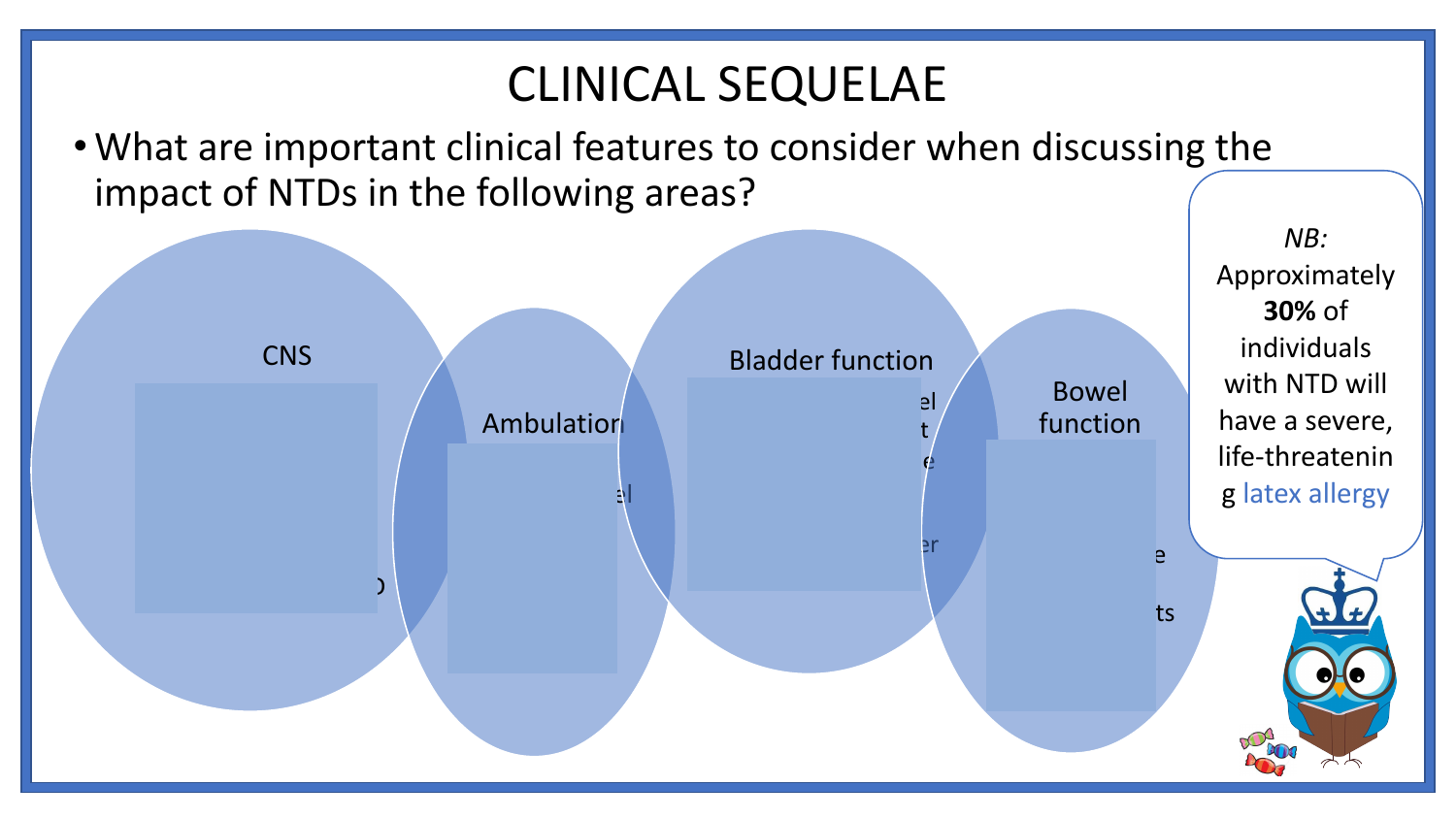# RISK FACTORS/ETIOLOGY

What are factors that increase the risk of having a fetus with an NTD?

#### **Environmental factors**

(present during first 28 days of development)

- Geographic regions
- Toxin exposure
- Hyperthermia
	- Fever
	- Heat exposure (hot tubs)
- Medications (that deplete folic acid
	- e.g. Antiepileptic drugs
- Folate deficient diet

|    | <b>Genetic factors</b>                                                                                            | <b>Family history</b>                                                          |
|----|-------------------------------------------------------------------------------------------------------------------|--------------------------------------------------------------------------------|
|    | • Chromosomal<br>abnormalities<br>(T13, T18, Triploidy)<br>• Single gene disorders<br>(22q11.2 deletion syndrome) | • Personal/family<br>history of NTD<br>• Previous<br>NTD-affected<br>pregnancy |
| d) | <b>Maternal conditions</b>                                                                                        |                                                                                |
|    | <b>Pregestational diabetes</b>                                                                                    |                                                                                |

**Obesity** 

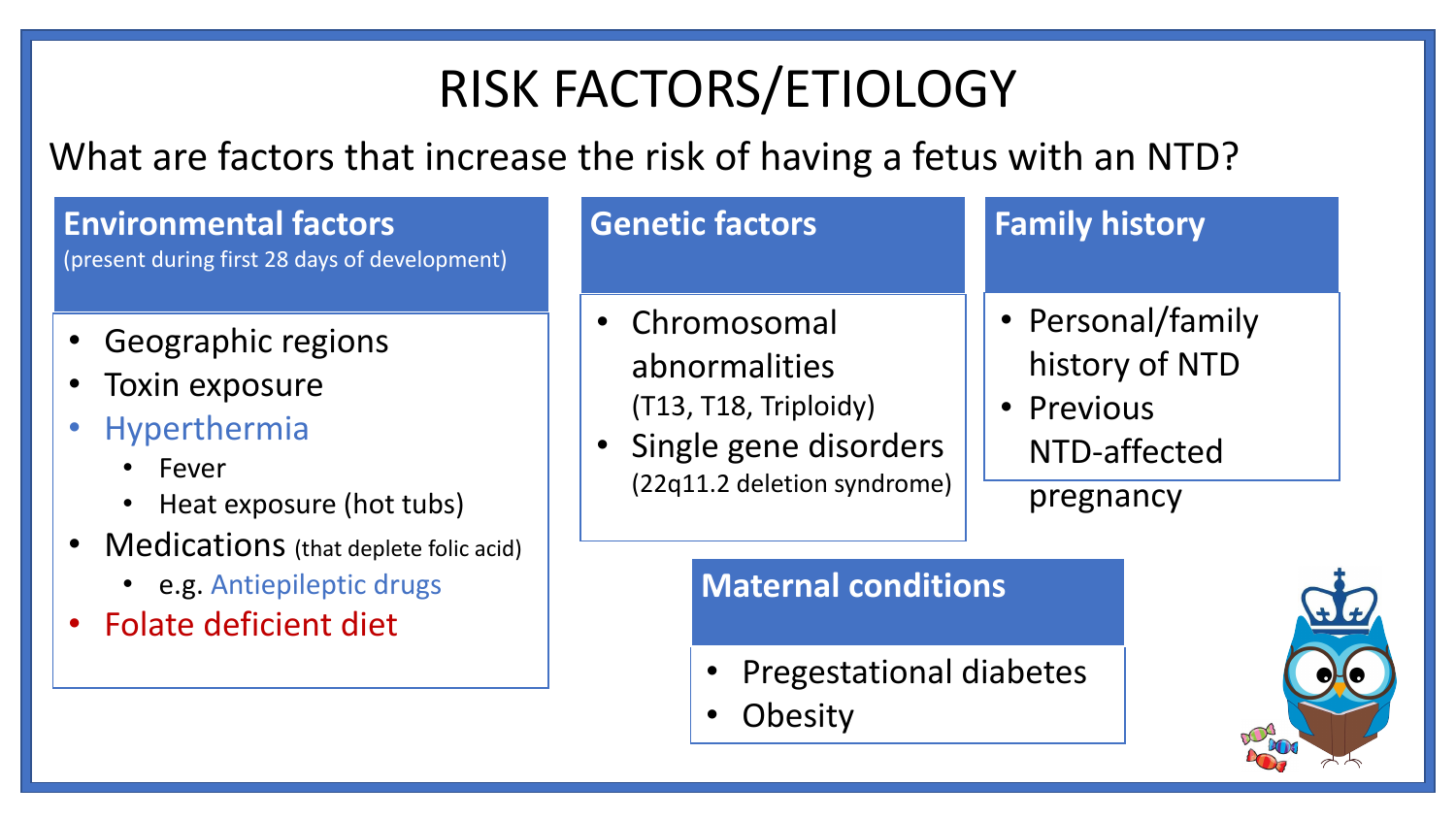## SCREENING/DIAGNOSIS

**What is the primary prenatal screening method for NTDs?**

- Maternal serum alpha-fetoprotein (MSAFP)
	- Secreted by Fetal yolk sac and liver

**What is the utility of MSAFP for detecting closed NTDs?** • MSAFP is not usually increased with closed NTDs

**Is the presence of ultrasound findings consistent with NTD at 18-22 weeks gestation considered diagnostic?**

• Yes

**What can differentiate open from closed NTDs in unclear cases?**

• Amniocentesis with measurement of acetylcholinesterase

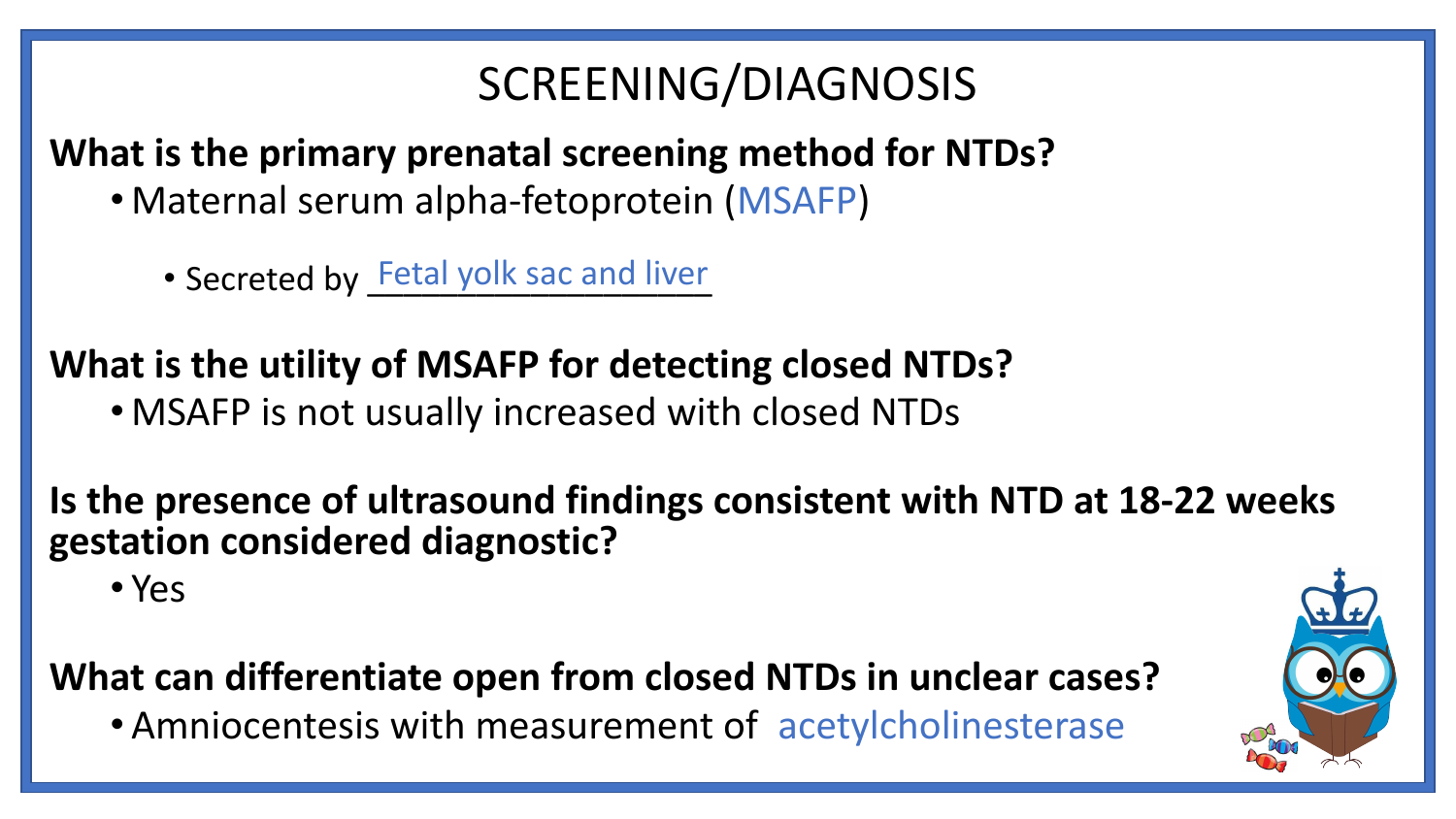## ULTRASOUND FINDINGS

• Can you identify these ultrasonographic findings?



http://www.obgyn.upenn.edu/res/ntd.htm

- •What NTD are they typically associated with?
	- Open spina bifida

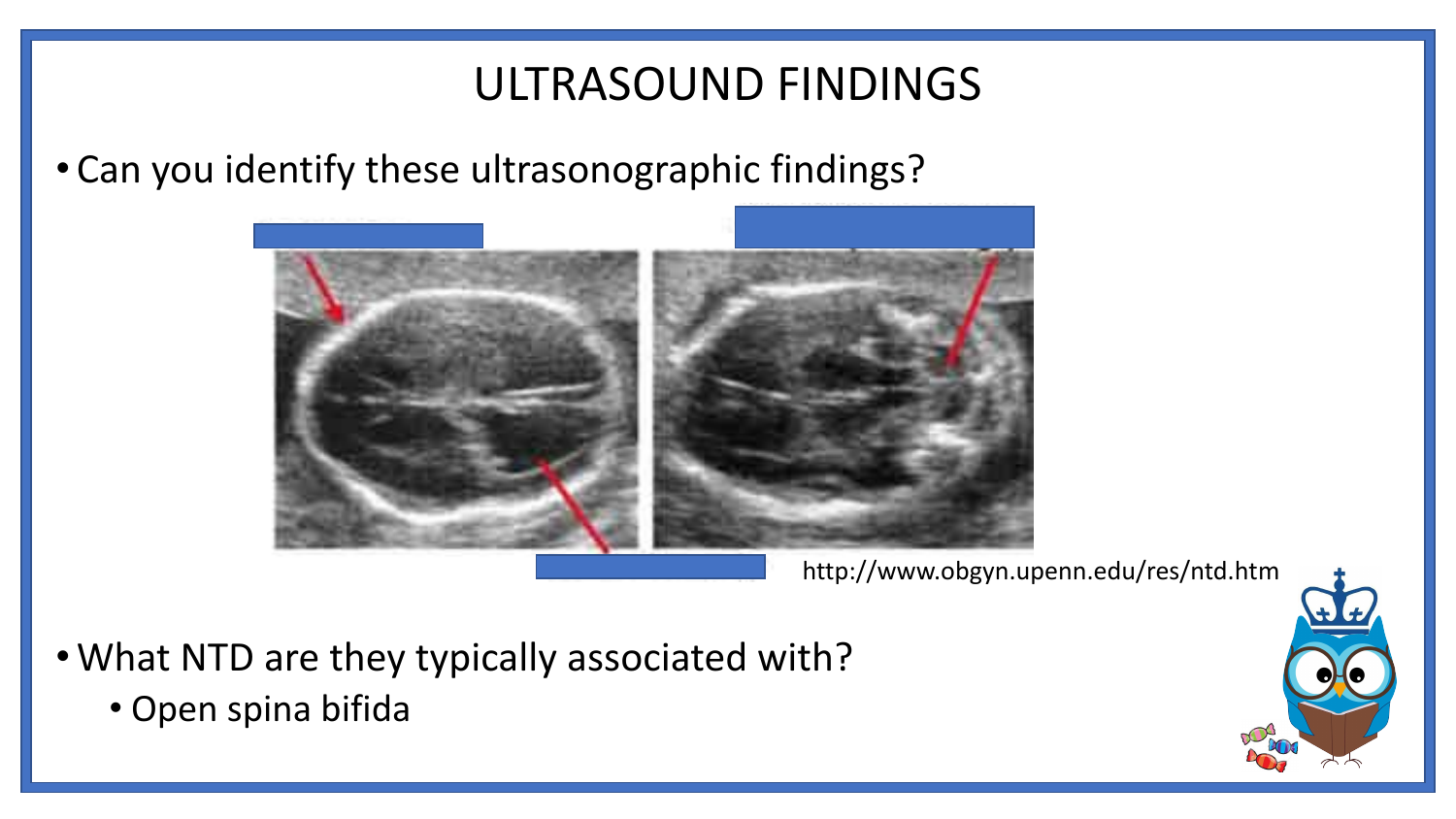### ANTENATAL MANAGEMENT

- What are the recommendations for folic acid intake for the following populations?
	- All women planning a pregnancy
		- 400 mcg supplementation daily from 1 month before pregnancy through first 12 weeks
	- Women at high risk of NTDs
		- 4mg supplementation daily from 3 months before pregnancy through 12 weeks gestation
- If an NTD is detected, what is the appropriate management plan?
	- MFM referral for further evaluation, counseling, and management
	- For patients proceeding with pregnancy,
		- Fetal echo
		- Amniocentesis, including microarray
		- Care team should include MFM, Neonatology, Pediatric neurosurgery, & Genetics

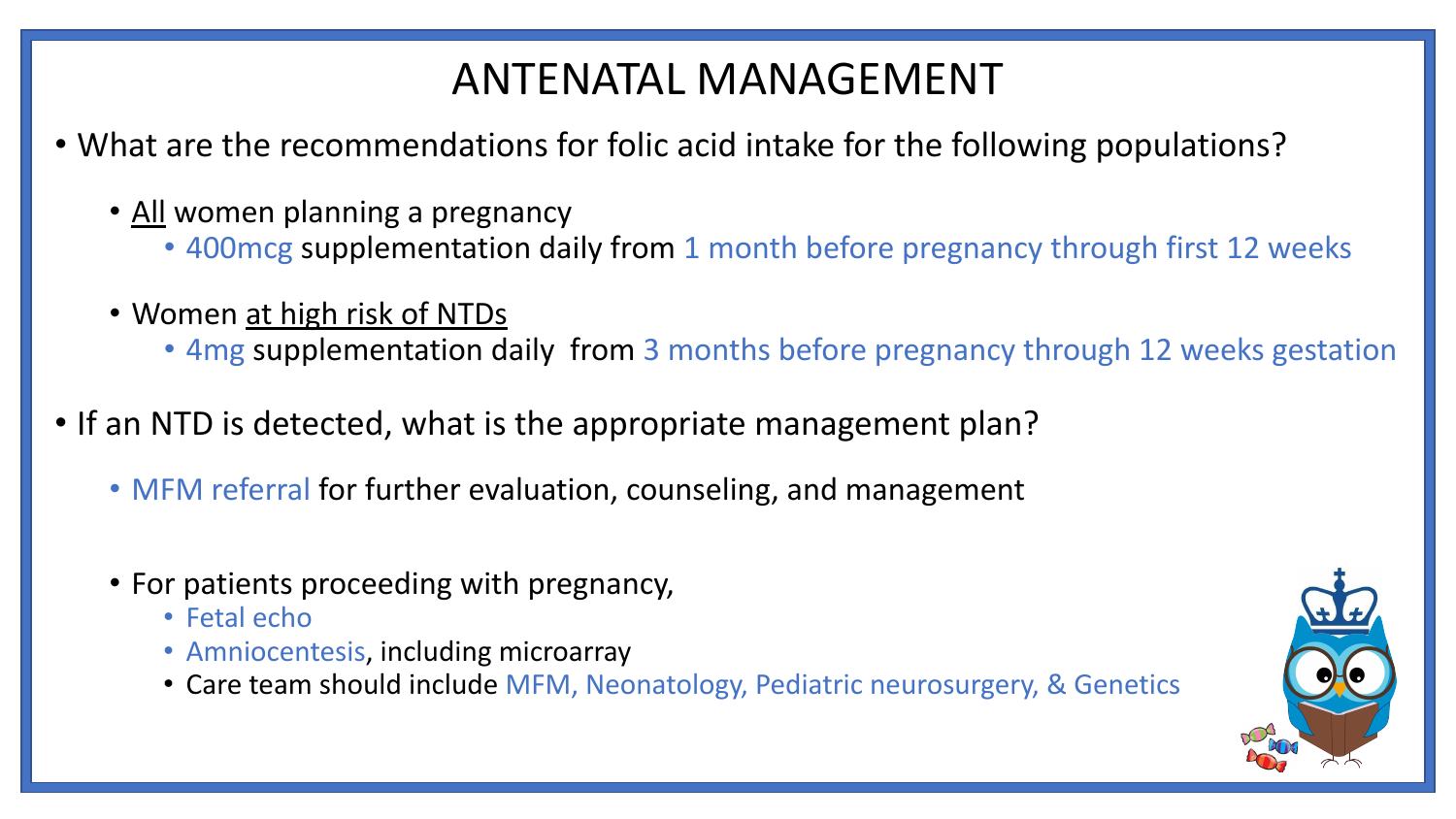## COUNSELING

**What are key factors to consider when counseling a patient after a NTD is detected?**

- Counseling should be individualized and specific
- Include anticipated survival, outcome and variability of these
	- i.e. Open spina bifida highly variable outcomes dependent on lesion size/location, other anomalies & associated genetic abnormality
- •Offer full spectrum of management
	- Termination, expectant management with neonatal surgery, in utero fetal surgery for appropriate candidates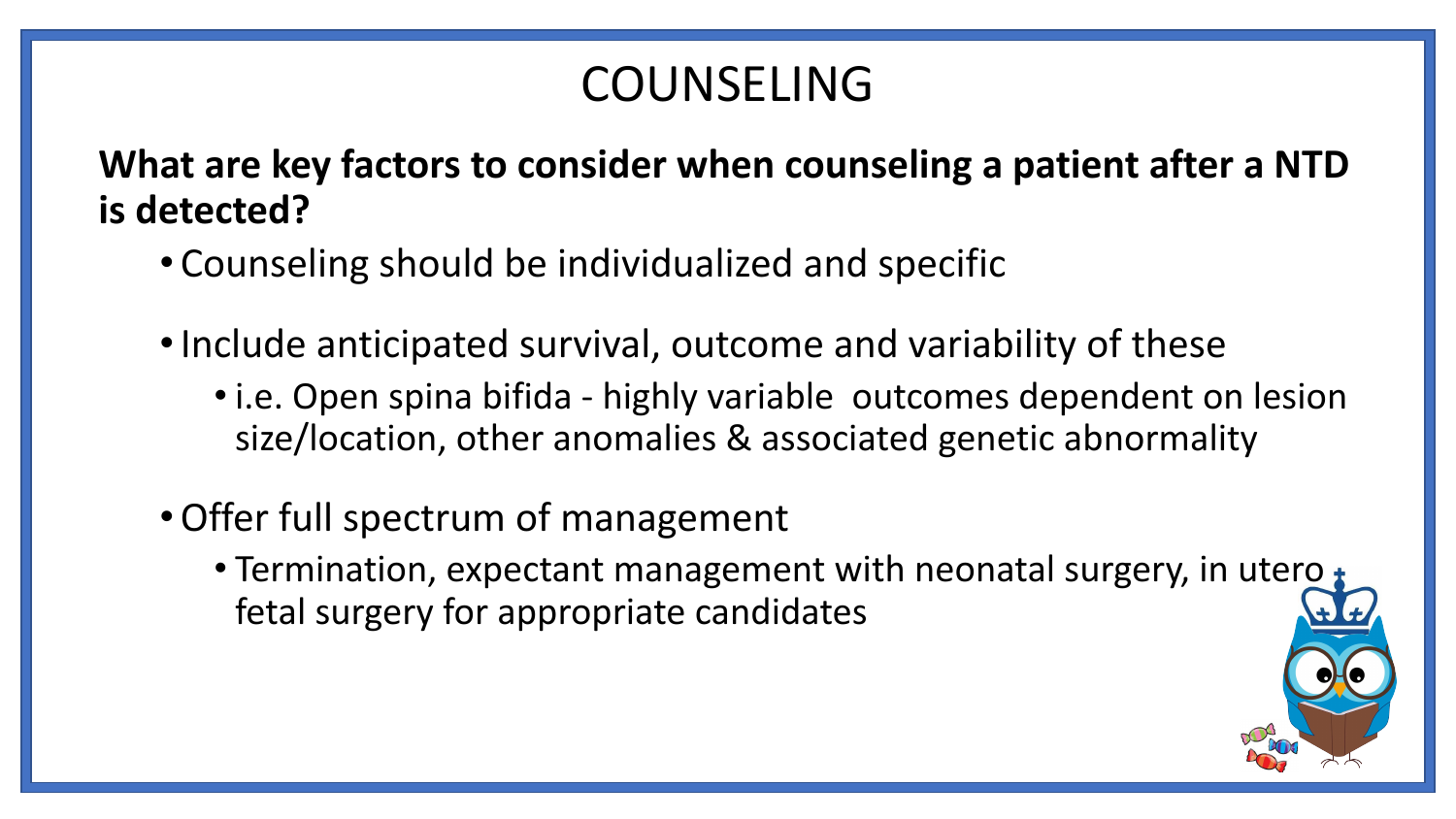## DELIVERY PLANNING

#### **• In what scenarios does a NTD result in a late-preterm or early-term delivery?**

- If in utero fetal surgery has been performed, the increased risk of uterine rupture will require a Cesarean delivery timed similarly to a patient with a prior classical Cesarean delivery
- Delivery prior to term may be indicated in the event of rapidly increasing ventriculomegaly to allow for placement of a VP shunt

#### **• What is the recommended mode of delivery for a fetus with NTD in cephalic presentation?**

- The best route for delivery remains controversial
- Current published evidence suggests vaginal delivery does not adversely affect neonatal outcome
- However, due to lack of clarity, decisions regarding timing/route of delivery should be individualized with a multidisciplinary approach

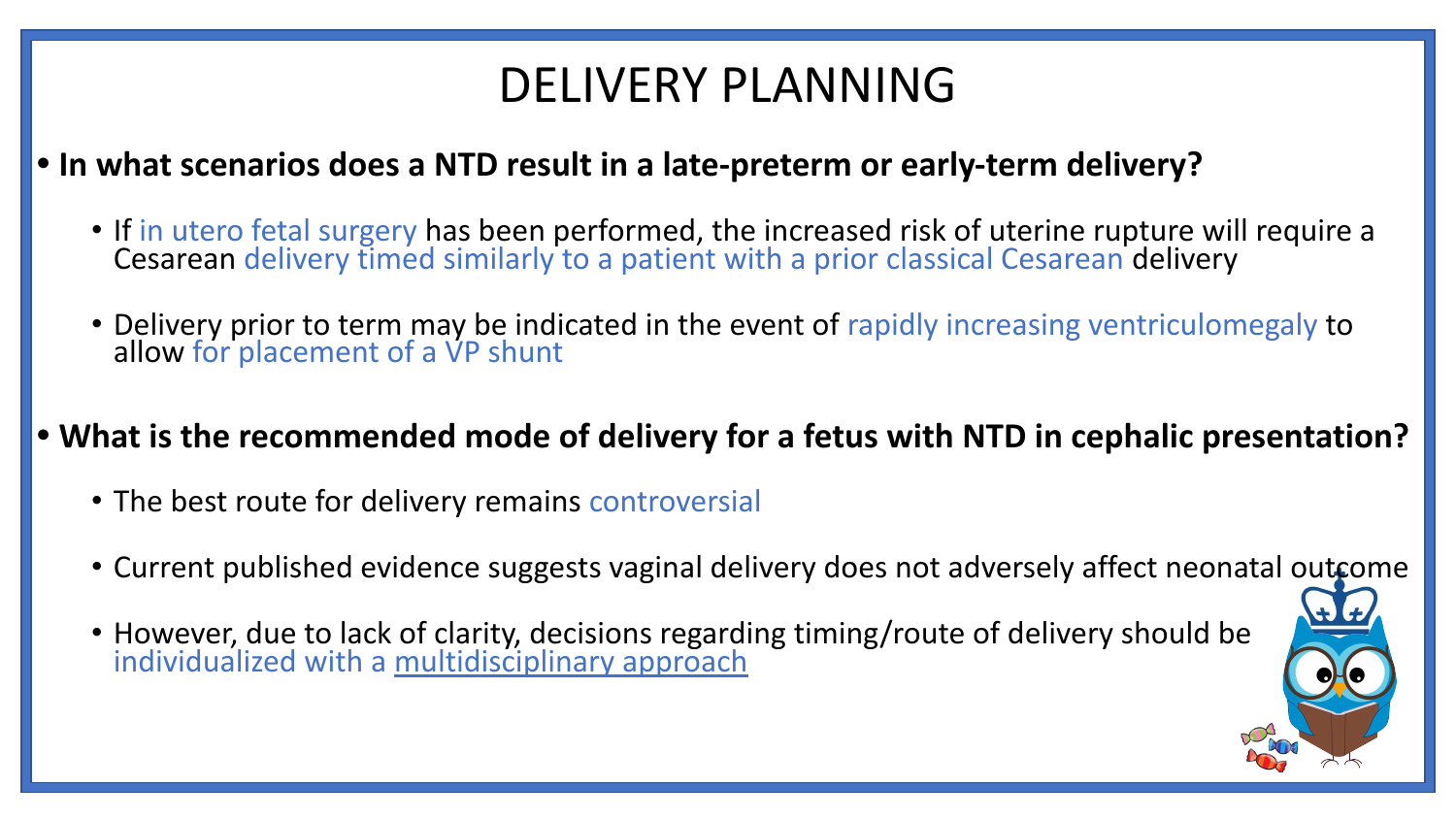### SOCIAL DETERMINANTS OF HEALTH

Compared to non-Hispanic women, Hispanic women are:

- Less likely to take prenatal folic acid supplements
- Have lower blood folate concentrations
- Have a higher prevalence of spina bifida and anencephaly



- Patients in this community would benefit for stronger outreach to encourage preconception counseling.
- A larger patient education effort needs to be made for our Latinx patients during GYN visits and preconception counseling to ensure they are adequately informed about the importance of folic acid intake prior to and during early pregnancy; this should include information about NTDs and associated sequelae.
- Regulations regarding folic acid fortification of grains need to account for variability of staple grains in different communities and ensure that regulatory policies are inclusive of them.

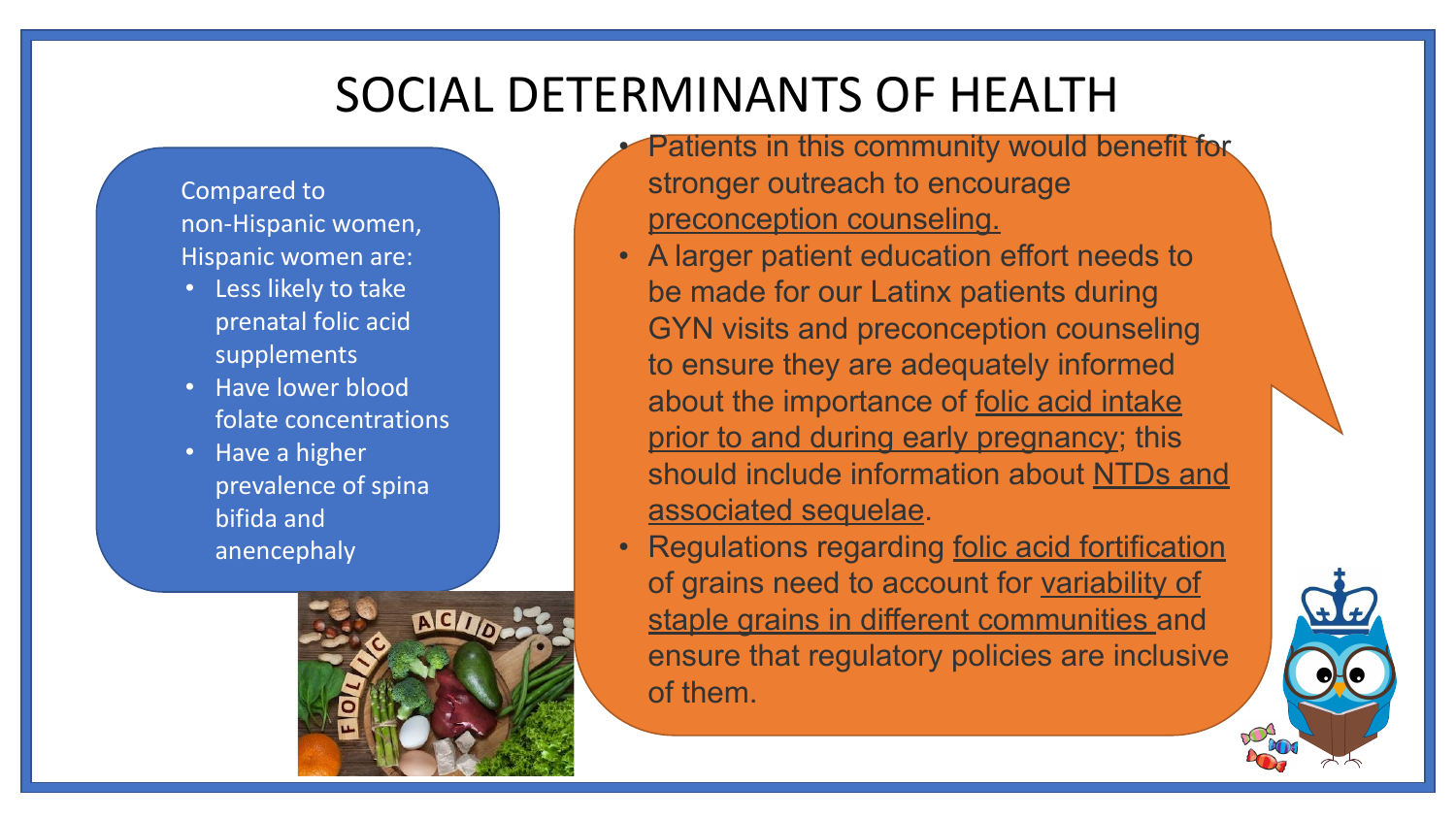## EPIC .PHRASE

### **.BBonNTDPCcounseling**

### Description: Preconception folic acid counseling

The patient was informed of the importance of folic acid intake during early pregnancy and the preceding months; she was also informed of the risk of neural tube defects and associated sequelae with inadequate folic acid intake during this time.

#### Folic Acid Supplementation

\*\*\*As the patient has no risk factors for increased risk of NTDs, we discussed intake of 400mcg supplementation daily from 1 month before pregnancy through first 12 weeks. She was informed that this is the amount available in most PNV formulations.

\*\*\*Given the patient's increased risk for pregnancy affected by NTDs, she was counseled on the recommendation of 4mg supplementation daily from 3 months before pregnancy through 12 weeks gestation. She was informed that this amount exceeds that found in most PNV formulations and would require supplementation in addition to a daily PNV tablet.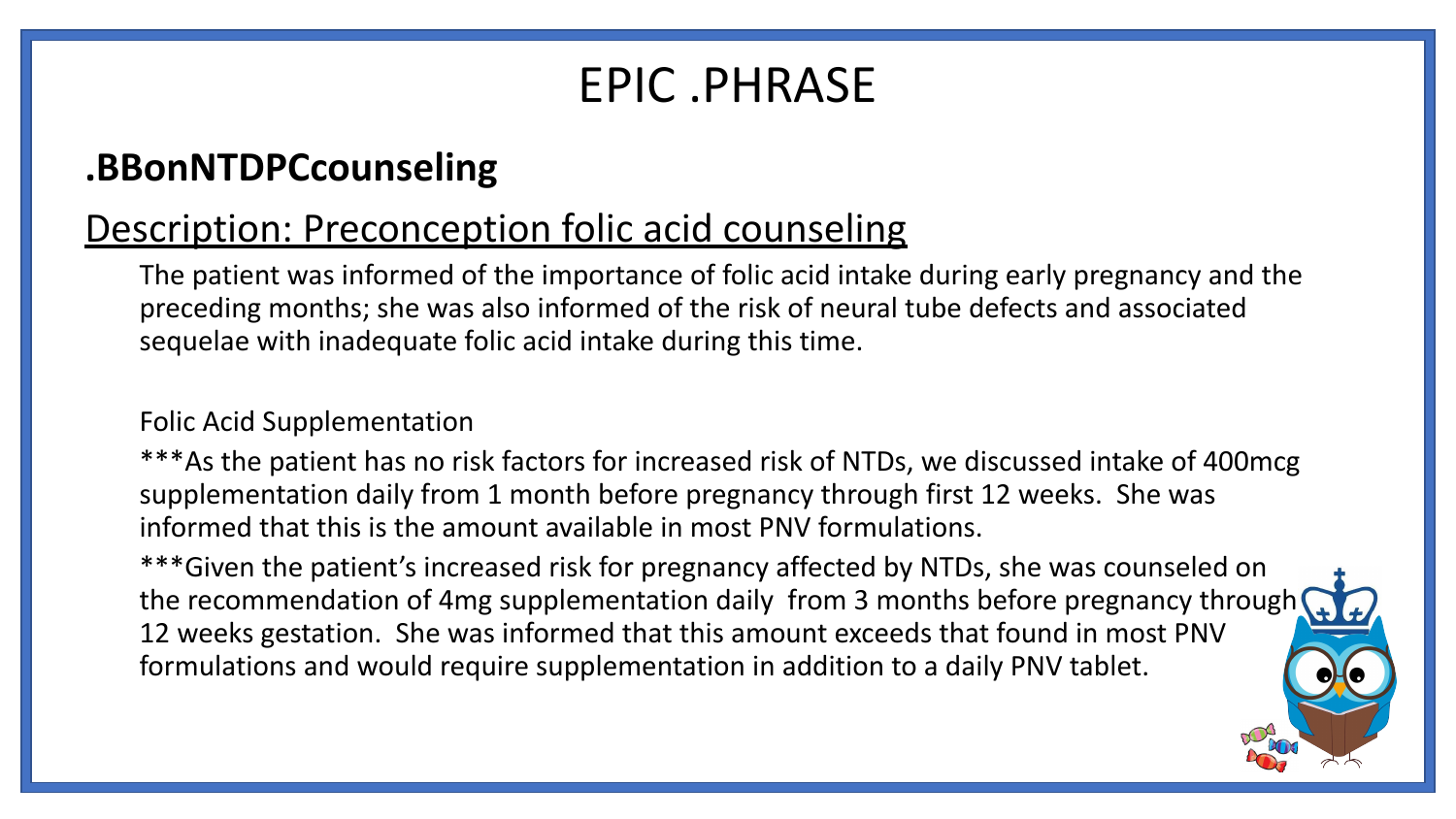# CODING AND BILLING

 $\cdot$ ICD-10

#### **• Z31.69** - Encounter for other general counseling and advice on procreation

- **• O35.0** [Maternal care for \(suspected\) central nervous system malformation in fetus](https://www.findacode.com/code-set.php?set=ICD10CM&i=24459)
- **• Q05.9** Spina bifida unspecified
- **• Q76.0** Spina bifida occulta
- **• Q05.4**  [Unspecified spina bifida with hydrocephalus](https://www.findacode.com/code.php?set=ICD10CM&c=Q05.4)